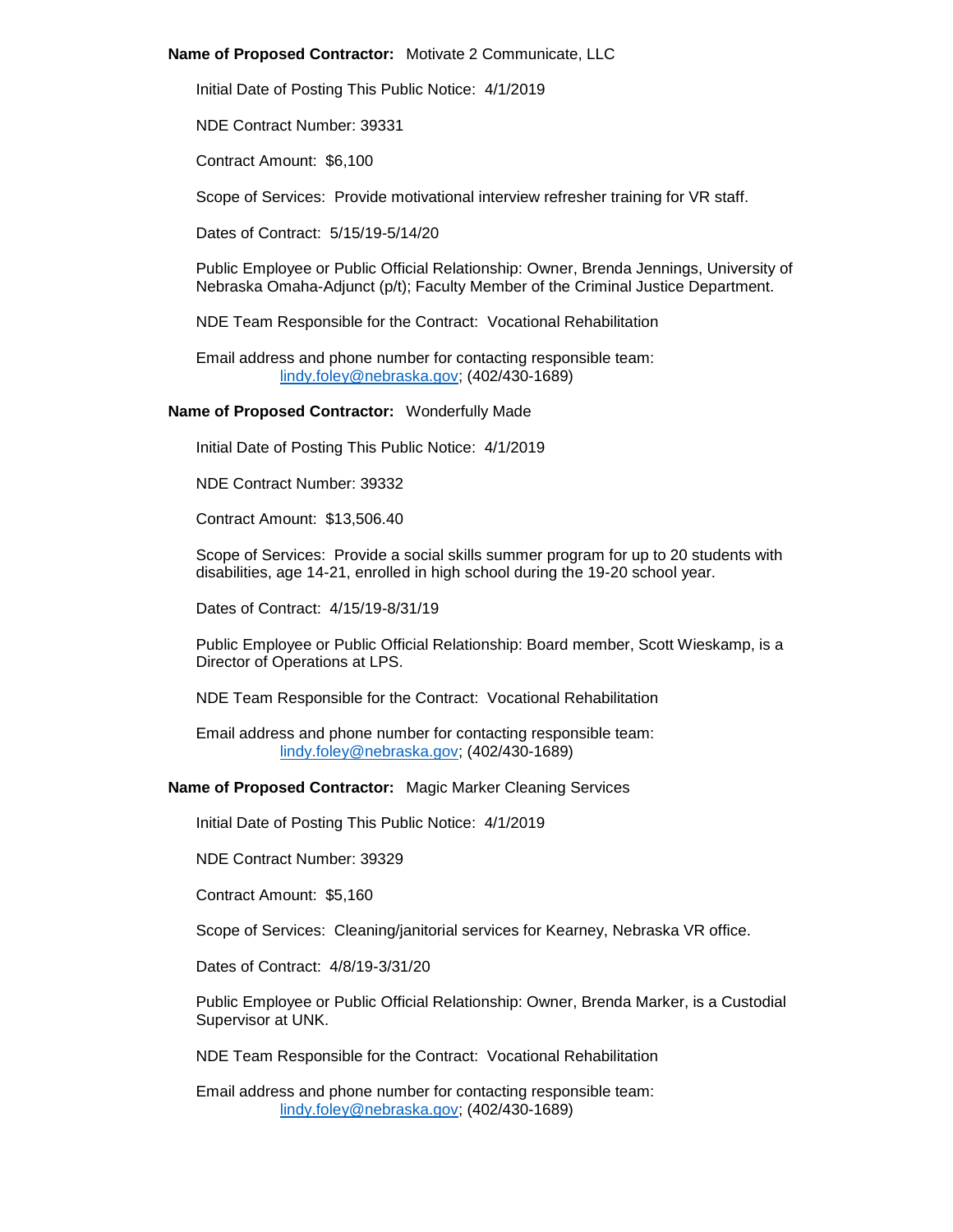## **Name of Proposed Contractor:** CASA of South Central Nebraska

Initial Date of Posting This Public Notice: 4/1/2019

NDE Contract Number: 39328

Contract Amount: \$46,107.48

Scope of Services: Provide a summer transition program for up to 15 students with disabilities, age 14-21, enrolled in high school during the 19-20 school year.

Dates of Contract: 4/8/19-8/31/19

Public Employee or Public Official Relationship: Board members are employed by the following:

Donna Moss, President-Student Services Hastings Public Schools Jenni Anderson, Vice President-NE Workforce Development Susan Henrie, South Central Behavioral Services Dale Curtis, Adams County Board of Supervisors

NDE Team Responsible for the Contract: Vocational Rehabilitation

Email address and phone number for contacting responsible team: [lindy.foley@nebraska.gov;](mailto:lindy.foley@nebraska.gov) (402/430-1689)

# **Name of Proposed Contractor:** PTI Nebraska

Initial Date of Posting This Public Notice: 4/8/2019

NDE Contract Number: 39338

Contract Amount: \$161,215

Scope of Services: Implement a Family Employment Awareness Training designed to help families and students with disabilities develop expectations for competitive employment and gain knowledge about resources to access and maintain employment.

Dates of Contract: 4/15/19-4/14/20

Public Employee or Public Official Relationship: Board members are employed by the following:

Randi Scott, Legislative Aide Kami Jessop, Director of Special Services Westside Community Schools Pam Brezenski, ESU 13, Transition Specialist

NDE Team Responsible for the Contract: Vocational Rehabilitation

Email address and phone number for contacting responsible team: [lindy.foley@nebraska.gov;](mailto:lindy.foley@nebraska.gov) (402/430-1689)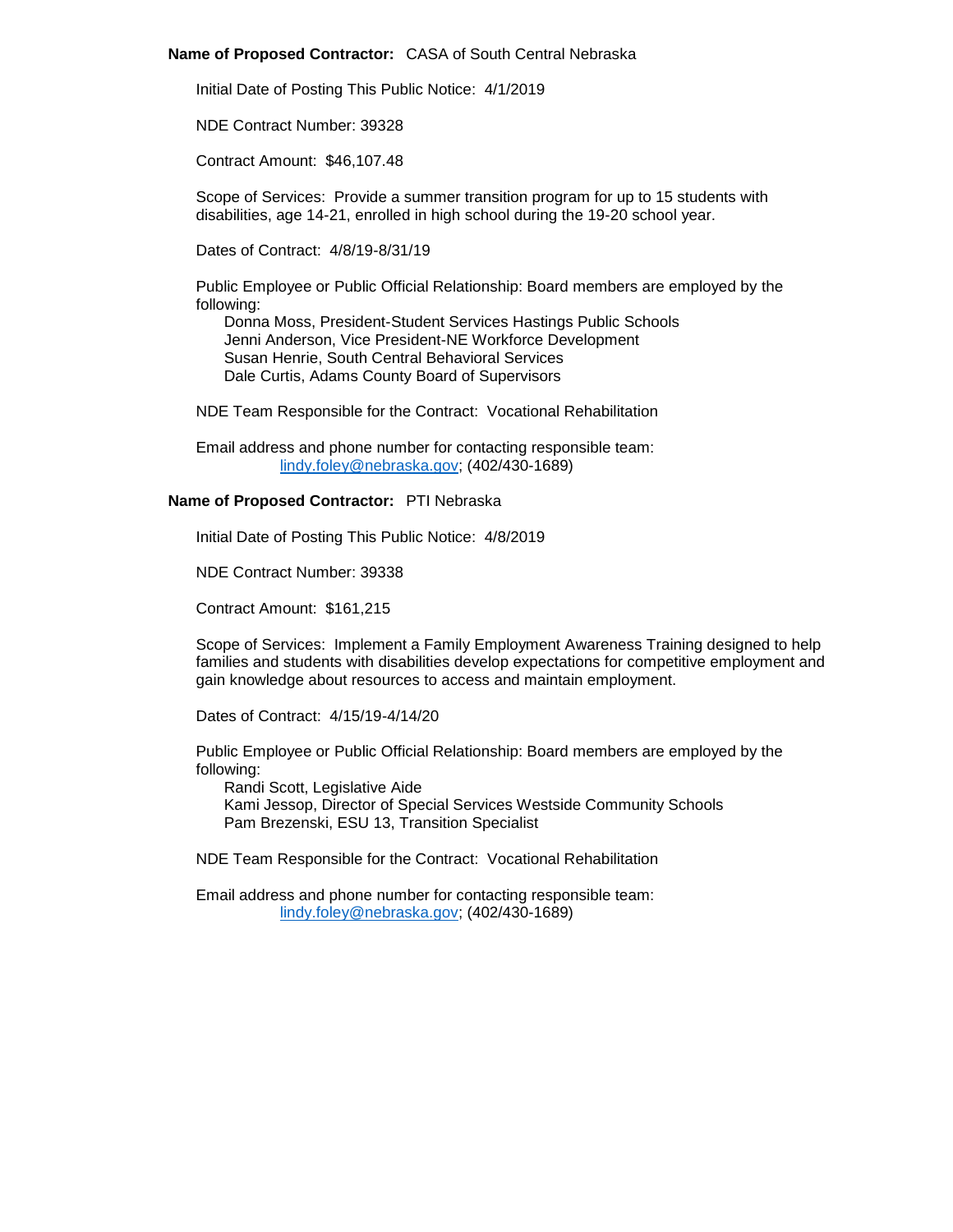## **Name of Proposed Contractor:** Jason Mundorf

Initial Date of Posting This Public Notice: 4/9/2019

NDE Contract Number: Letter contract

Contract Amount: \$6,000

Scope of Services: Participate in meetings and workshops facilitated by Assessment staff to provide input into statewide testing.

Dates of Contract: 5/5/19-6/30/19

Public Employee or Public Official Relationship: Jason is an Associate Superintendent at Kearney Public Schools.

NDE Team Responsible for the Contract: Assessment

Email address and phone number for contacting responsible team: [jeremy.heneger@nebraska.gov;](mailto:jeremy.heneger@nebraska.gov) (402/471-2818)

# **Name of Proposed Contractor:** Sarah Christiansen

Initial Date of Posting This Public Notice: 4/16/2019

NDE Contract Number: Letter contract

Contract Amount: \$6,000

Scope of Services: Participate in meetings and workshops facilitated by Assessment staff to provide input into statewide testing.

Dates of Contract: 4/24/2019-6/30/2019

Public Employee or Public Official Relationship: Sarah is an Instructional Facilitator at OPS.

NDE Team Responsible for the Contract: Assessment

Email address and phone number for contacting responsible team: [jeremy.heneger@nebraska.gov;](mailto:jeremy.heneger@nebraska.gov) (402/471-2818)

# **Name of Proposed Contractor:** Angel Flohrs

Initial Date of Posting This Public Notice: 4/16/2019

NDE Contract Number: Letter contract

Contract Amount: \$6,000

Scope of Services: Participate in meetings and workshops facilitated by Assessment staff to provide input into statewide testing.

Dates of Contract: 4/24/2019-6/30/2019

Public Employee or Public Official Relationship: Angel is a K-12 Special Education Resource teacher.

NDE Team Responsible for the Contract: Assessment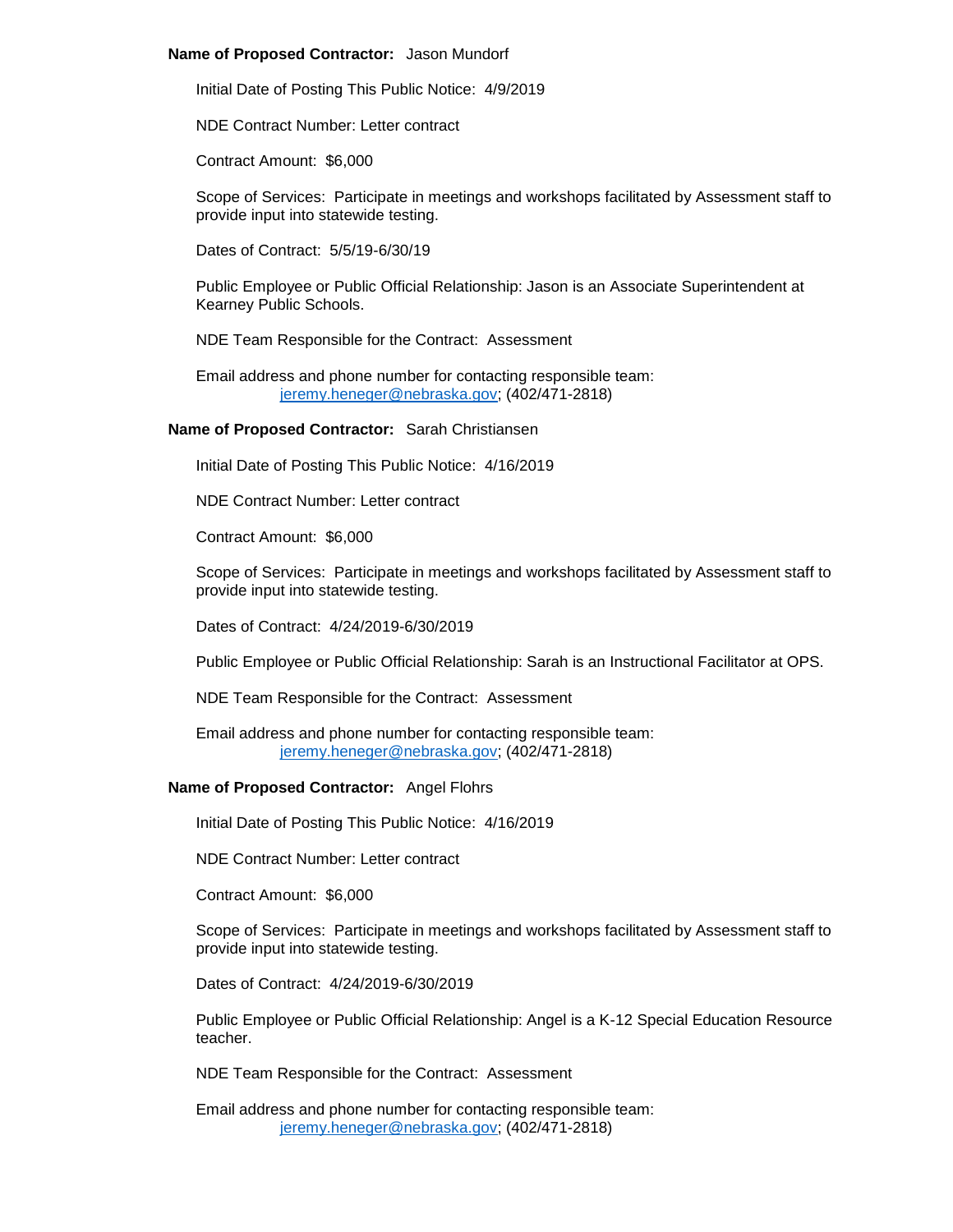## **Name of Proposed Contractor:** Chloe Ann Magdalena Onken

Initial Date of Posting This Public Notice: 4/16/2019

NDE Contract Number: Letter contract

Contract Amount: \$6,000

Scope of Services: Participate in meetings and workshops facilitated by Assessment staff to provide input into statewide testing.

Dates of Contract: 4/24/2019-6/30/2019

Public Employee or Public Official Relationship: Chloe is a Special Education teacher at Hastings Public Schools.

NDE Team Responsible for the Contract: Assessment

Email address and phone number for contacting responsible team: [jeremy.heneger@nebraska.gov;](mailto:jeremy.heneger@nebraska.gov) (402/471-2818)

# **Name of Proposed Contractor:** Elizabeth Roetman

Initial Date of Posting This Public Notice: 4/16/2019

NDE Contract Number: Letter contract

Contract Amount: \$6,000

Scope of Services: Participate in meetings and workshops facilitated by Assessment staff to provide input into statewide testing.

Dates of Contract: 4/24/2019-6/30/2019

Public Employee or Public Official Relationship: Elizabeth is a Special Education Resource teacher at OPS.

NDE Team Responsible for the Contract: Assessment

Email address and phone number for contacting responsible team: [jeremy.heneger@nebraska.gov;](mailto:jeremy.heneger@nebraska.gov) (402/471-2818)

## **Name of Proposed Contractor:** Syndee West

Initial Date of Posting This Public Notice: 4/16/2019

NDE Contract Number: Letter contract

Contract Amount: \$6,000

Scope of Services: Participate in meetings and workshops facilitated by Assessment staff to provide input into statewide testing.

Dates of Contract: 4/24/2019-6/30/2019

Public Employee or Public Official Relationship: Syndee is a Special Education teacher at Beatrice Public Schools.

NDE Team Responsible for the Contract: Assessment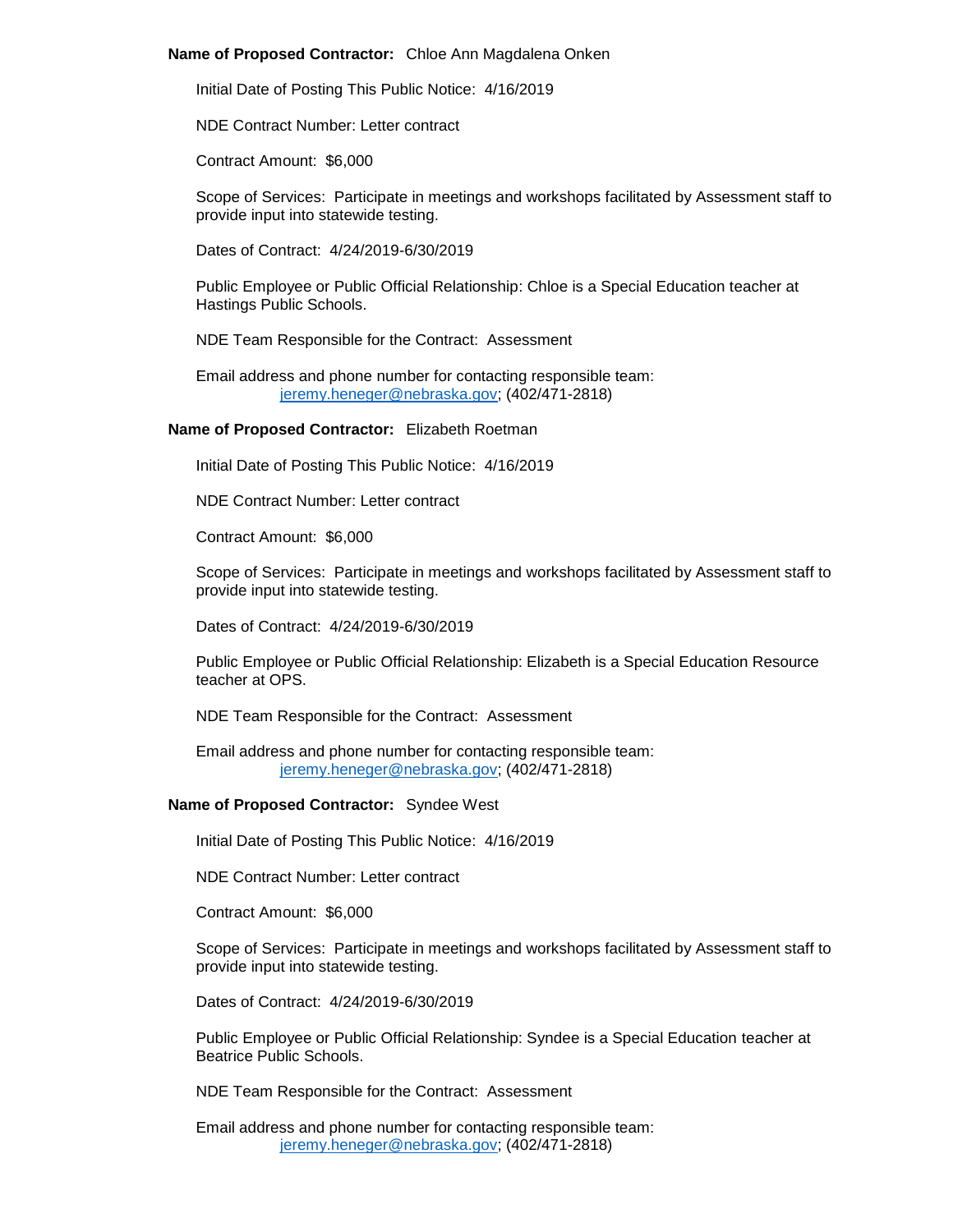## **Name of Proposed Contractor:** Amy Young

Initial Date of Posting This Public Notice: 4/16/2019

NDE Contract Number: Letter contract

Contract Amount: \$6,000

Scope of Services: Participate in meetings and workshops facilitated by Assessment staff to provide input into statewide testing.

Dates of Contract: 4/24/2019-6/30/2019

Public Employee or Public Official Relationship: Amy is a CLSP teacher at Columbus Public Schools.

NDE Team Responsible for the Contract: Assessment

Email address and phone number for contacting responsible team: [jeremy.heneger@nebraska.gov;](mailto:jeremy.heneger@nebraska.gov) (402/471-2818)

# **Name of Proposed Contractor:** Cortney Larsen

Initial Date of Posting This Public Notice: 4/18/2019

NDE Contract Number: Letter contract

Contract Amount: \$6,000

Scope of Services: Participate in meetings and workshops facilitated by Assessment staff to provide input into statewide testing.

Dates of Contract: 4/24/2019-6/30/2019

Public Employee or Public Official Relationship: Cortney is a Special Education teacher at Elkhorn Public Schools.

NDE Team Responsible for the Contract: Assessment

Email address and phone number for contacting responsible team: [jeremy.heneger@nebraska.gov;](mailto:jeremy.heneger@nebraska.gov) (402/471-2818)

## **Name of Proposed Contractor:** Kristi Diehl

Initial Date of Posting This Public Notice: 4/18/2019

NDE Contract Number: Letter contract

Contract Amount: \$6,000

Scope of Services: Participate in meetings and workshops facilitated by Assessment staff to provide input into statewide testing.

Dates of Contract: 4/24/2019-6/30/2019

Public Employee or Public Official Relationship: Kristi is an Assessment Coordinator at LPS.

NDE Team Responsible for the Contract: Assessment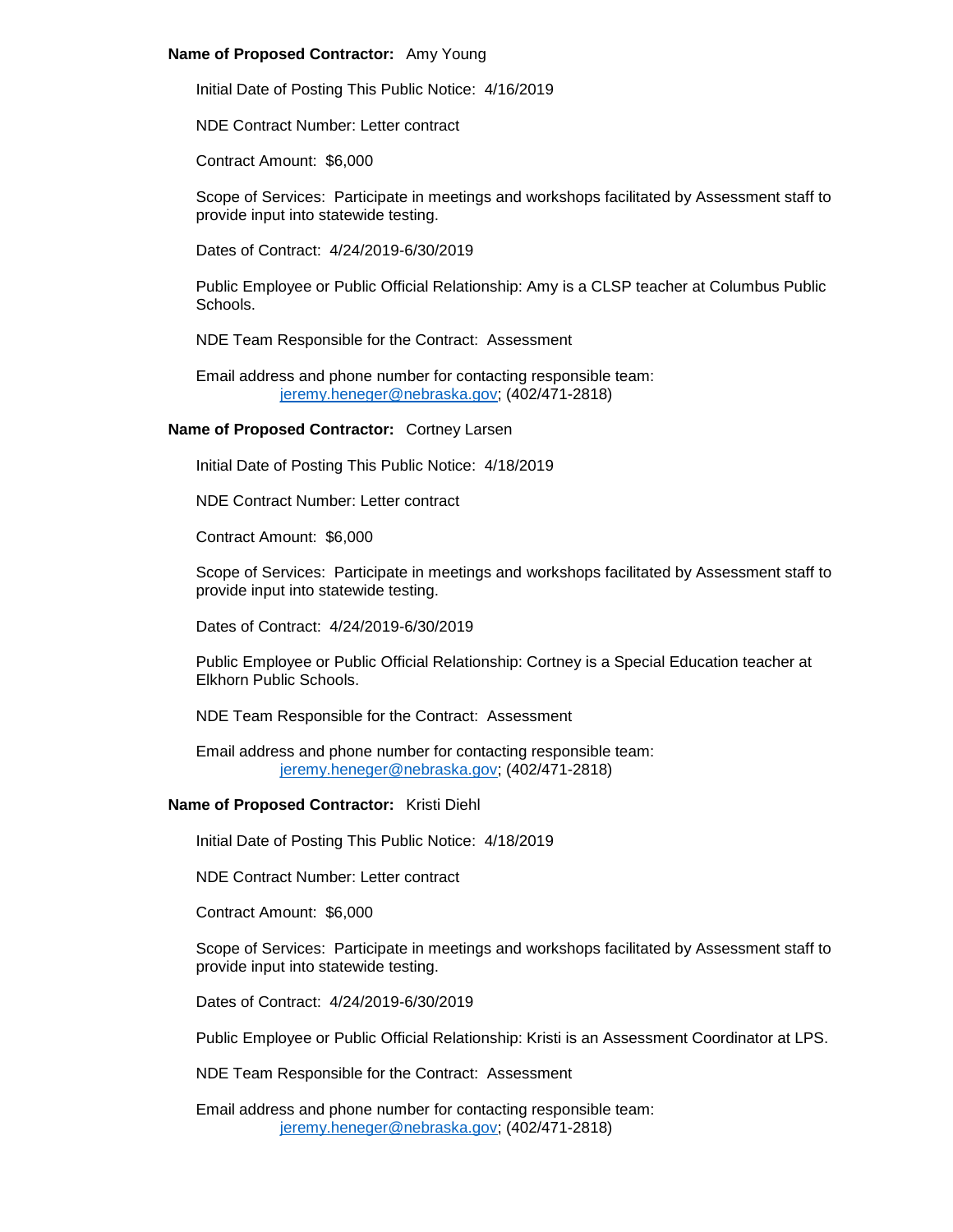## **Name of Proposed Contractor:** Beth Ingram

Initial Date of Posting This Public Notice: 4/18/2019

NDE Contract Number: Letter contract

Contract Amount: \$6,000

Scope of Services: Participate in meetings and workshops facilitated by Assessment staff to provide input into statewide testing.

Dates of Contract: 4/24/2019-6/30/2019

Public Employee or Public Official Relationship: Beth is a Resource teacher at Oakland-Craig Public Schools.

NDE Team Responsible for the Contract: Assessment

Email address and phone number for contacting responsible team: [jeremy.heneger@nebraska.gov;](mailto:jeremy.heneger@nebraska.gov) (402/471-2818)

# **Name of Proposed Contractor:** Paige Gill

Initial Date of Posting This Public Notice: 4/18/2019

NDE Contract Number: Letter contract

Contract Amount: \$6,000

Scope of Services: Participate in meetings and workshops facilitated by Assessment staff to provide input into statewide testing.

Dates of Contract: 4/24/2019-6/30/2019

Public Employee or Public Official Relationship: Paige is a Special Education teacher at Elkhorn Public Schools.

NDE Team Responsible for the Contract: Assessment

Email address and phone number for contacting responsible team: [jeremy.heneger@nebraska.gov;](mailto:jeremy.heneger@nebraska.gov) (402/471-2818)

# **Name of Proposed Contractor:** Angela Piper

Initial Date of Posting This Public Notice: 4/18/2019

NDE Contract Number: Letter contract

Contract Amount: \$6,000

Scope of Services: Participate in meetings and workshops facilitated by Assessment staff to provide input into statewide testing.

Dates of Contract: 4/24/2019-6/30/2019

Public Employee or Public Official Relationship: Angela is a Special Education teacher at District #20-Gothenberg Public Schools.

NDE Team Responsible for the Contract: Assessment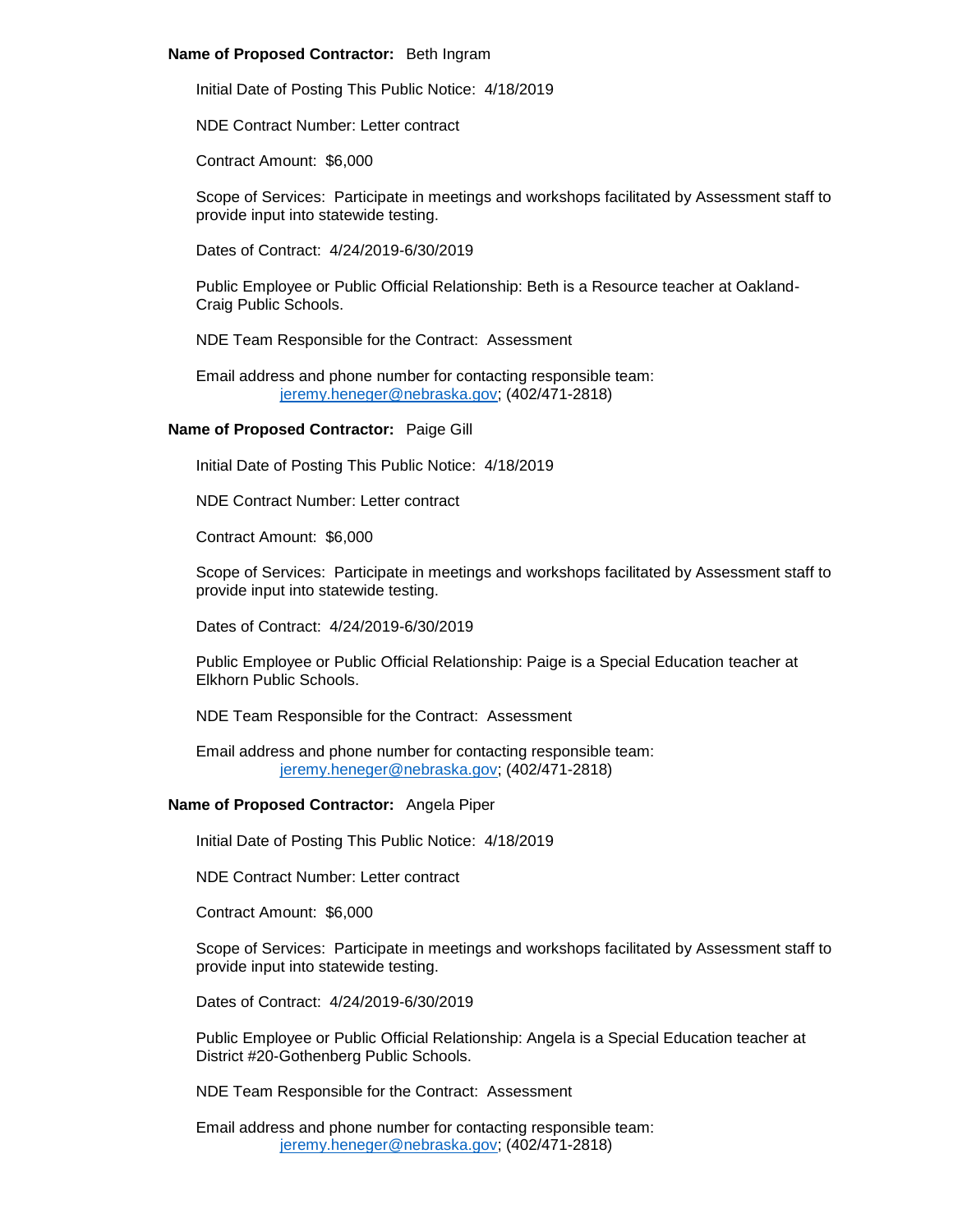## **Name of Proposed Contractor:** Taytum Stutzman

Initial Date of Posting This Public Notice: 4/18/2019

NDE Contract Number: Letter contract

Contract Amount: \$6,000

Scope of Services: Participate in meetings and workshops facilitated by Assessment staff to provide input into statewide testing.

Dates of Contract: 4/24/2019-6/30/2019

Public Employee or Public Official Relationship: Taytum is a Special Education teacher at District OR-1.

NDE Team Responsible for the Contract: Assessment

Email address and phone number for contacting responsible team: [jeremy.heneger@nebraska.gov;](mailto:jeremy.heneger@nebraska.gov) (402/471-2818)

**Name of Proposed Contractor:** Jeffrey Lynn Tunink

Initial Date of Posting This Public Notice: 4/18/2019

NDE Contract Number: Letter contract

Contract Amount: \$6,000

Scope of Services: Participate in meetings and workshops facilitated by Assessment staff to provide input into statewide testing.

Dates of Contract: 4/24/2019-6/30/2019

Public Employee or Public Official Relationship: Jeffrey is a Science Educator at Southern Public Schools.

NDE Team Responsible for the Contract: Assessment

Email address and phone number for contacting responsible team: [jeremy.heneger@nebraska.gov;](mailto:jeremy.heneger@nebraska.gov) (402/471-2818)

## **Name of Proposed Contractor:** Katherine Summers

Initial Date of Posting This Public Notice: 4/18/2019

NDE Contract Number: Letter contract

Contract Amount: \$6,000

Scope of Services: Participate in meetings and workshops facilitated by Assessment staff to provide input into statewide testing.

Dates of Contract: 4/24/2019-6/30/2019

Public Employee or Public Official Relationship: Katherine is a Special Education teacher at Westside Community Schools.

NDE Team Responsible for the Contract: Assessment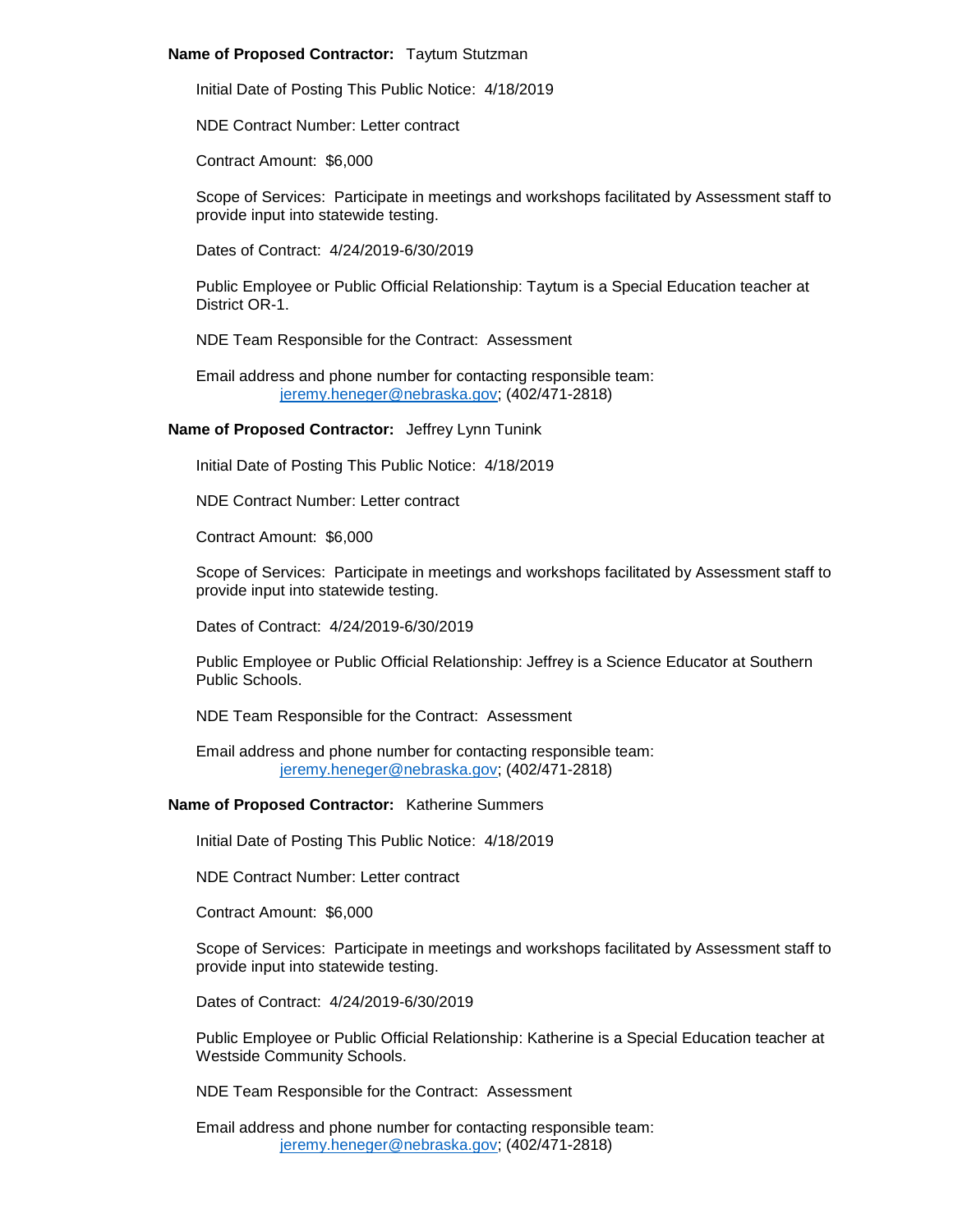# **Name of Proposed Contractor:** Trudy Clark

Initial Date of Posting This Public Notice: 4/22/2019

NDE Contract Number: Letter contract

Contract Amount: \$6,000

Scope of Services: Participate in meetings and workshops facilitated by Assessment staff to provide input into statewide testing.

Dates of Contract: 5/5/2019-6/30/2019

Public Employee or Public Official Relationship: Trudy is a Superintendent at Bruning-Davenport Unified School District.

NDE Team Responsible for the Contract: Assessment

Email address and phone number for contacting responsible team: [jeremy.heneger@nebraska.gov;](mailto:jeremy.heneger@nebraska.gov) (402/471-2818)

**Name of Proposed Contractor:** Cottam Psychological Services P.C.

Initial Date of Posting This Public Notice: 4/23/2019

NDE Contract Number: 40008

Contract Amount: \$91,000

Scope of Services: Consultation with disability examiners in their development of evidence to document disability eligibility decisions; recommendation of clinical signs and laboratory findings needed to document medical conditions. Verbal and written professional clinical medical consultation to include review, analysis, interpretation, and clarification of the contents of medical and/or psychological reports in order to assess the severity of medical impairments, the effect upon the ability to work, and the consequent impact on eligibility for disability benefits.

Dates of Contract: 7/1/2019-6/30/2020

Public Employee or Public Official Relationship: Spouse, Arthur Weaver, is a contractor at DDS.

NDE Team Responsible for the Contract: Disability Determinations Section

Email address and phone number for contacting responsible team: [krysti.michl@ssa.gov;](mailto:krysti.michl@ssa.gov) (402/471-3364)